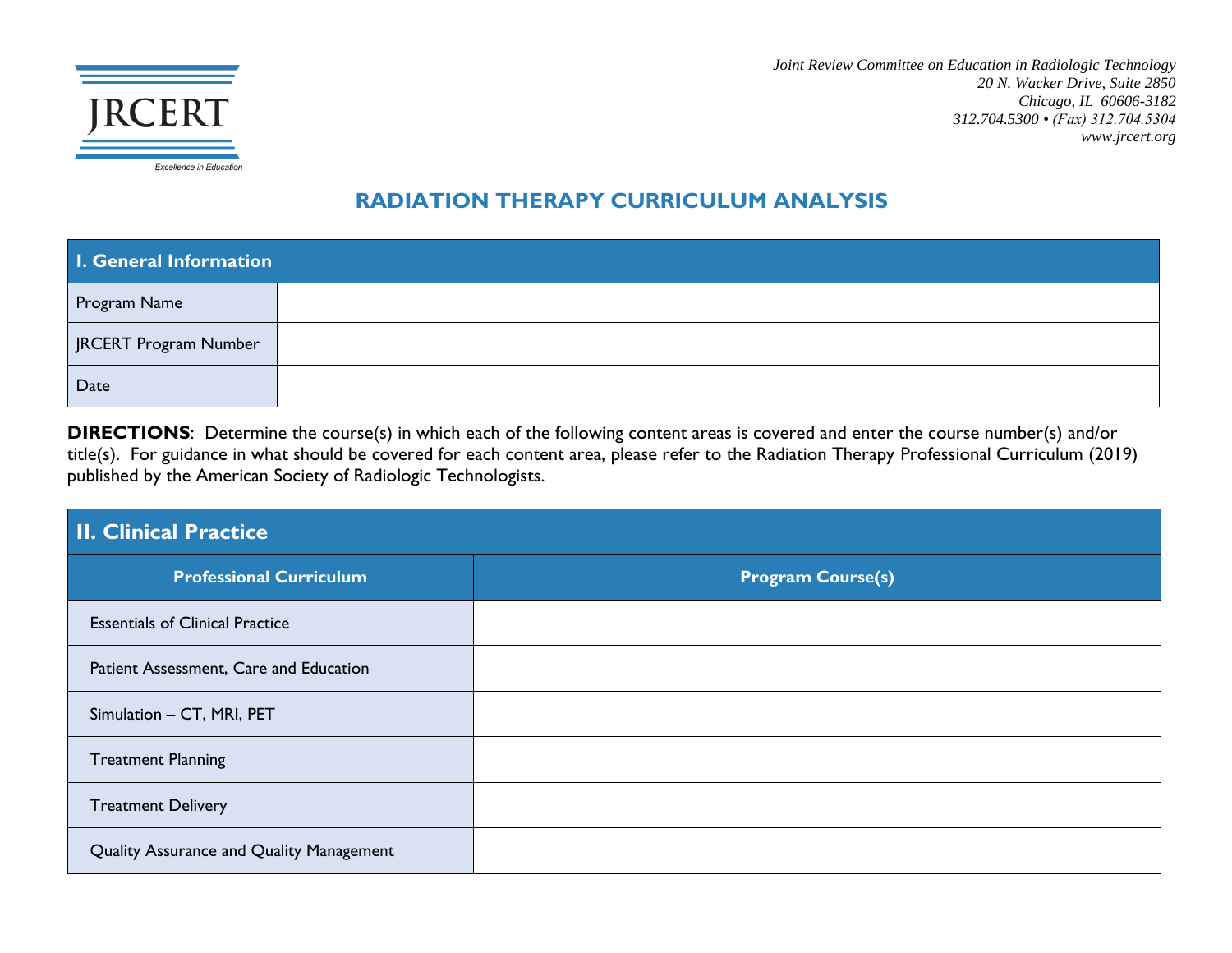| <b>Clinical Competency</b> |  |
|----------------------------|--|
|                            |  |

| <b>III. Ethics in Radiation Therapy Practice</b> |                          |  |
|--------------------------------------------------|--------------------------|--|
| <b>Professional Curriculum</b>                   | <b>Program Course(s)</b> |  |
| <b>Ethical Theories and Principles</b>           |                          |  |
| Provider/Patient Relationship                    |                          |  |
| Ethical Decision-making in Health Care Dilemmas  |                          |  |

### **IV. Imaging and Processing in Radiation Oncology**

| <b>Professional Curriculum</b>                         | <b>Program Course(s)</b> |
|--------------------------------------------------------|--------------------------|
| Basic Principles of Digital Imaging                    |                          |
| Image Characteristics                                  |                          |
| <b>Fundamental Principles of Exposure</b>              |                          |
| Computed Tomography Equipment in Radiation<br>Oncology |                          |
| Radiation Oncology Digital Imaging Applications        |                          |
| <b>Imaging Modalities</b>                              |                          |
| Healthcare Informatics Applications                    |                          |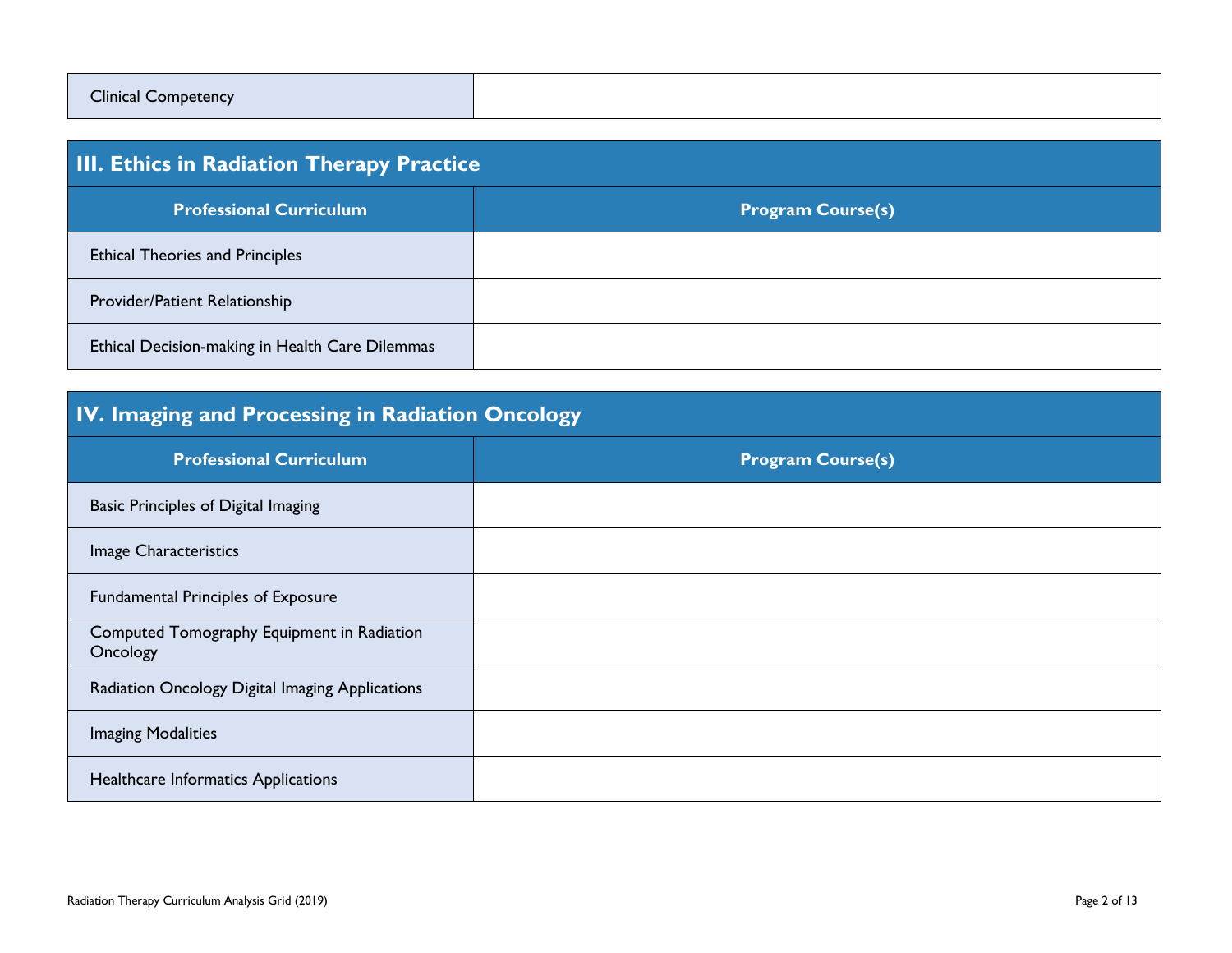| V. Introductory Law in Radiation Therapy                                       |                          |  |
|--------------------------------------------------------------------------------|--------------------------|--|
| <b>Professional Curriculum</b>                                                 | <b>Program Course(s)</b> |  |
| Sources of Law                                                                 |                          |  |
| <b>Intentional Torts</b>                                                       |                          |  |
| Negligence                                                                     |                          |  |
| The Lawsuit                                                                    |                          |  |
| Components of Informed Consent, Patient Rights and<br>Standard of Care         |                          |  |
| Quality and Safety                                                             |                          |  |
| Documentation and Record Maintenance                                           |                          |  |
| <b>Risk Management</b>                                                         |                          |  |
| Role of the Code of Ethics, Scope of Practice and<br><b>Practice Standards</b> |                          |  |

## **VI. Medical Terminology**

| <b>Professional Curriculum</b>                    | <b>Program Course(s)</b> |
|---------------------------------------------------|--------------------------|
| Introduction to the Origin of Medical Terminology |                          |
| The Word-building Process                         |                          |
| Medical Abbreviations and Symbols                 |                          |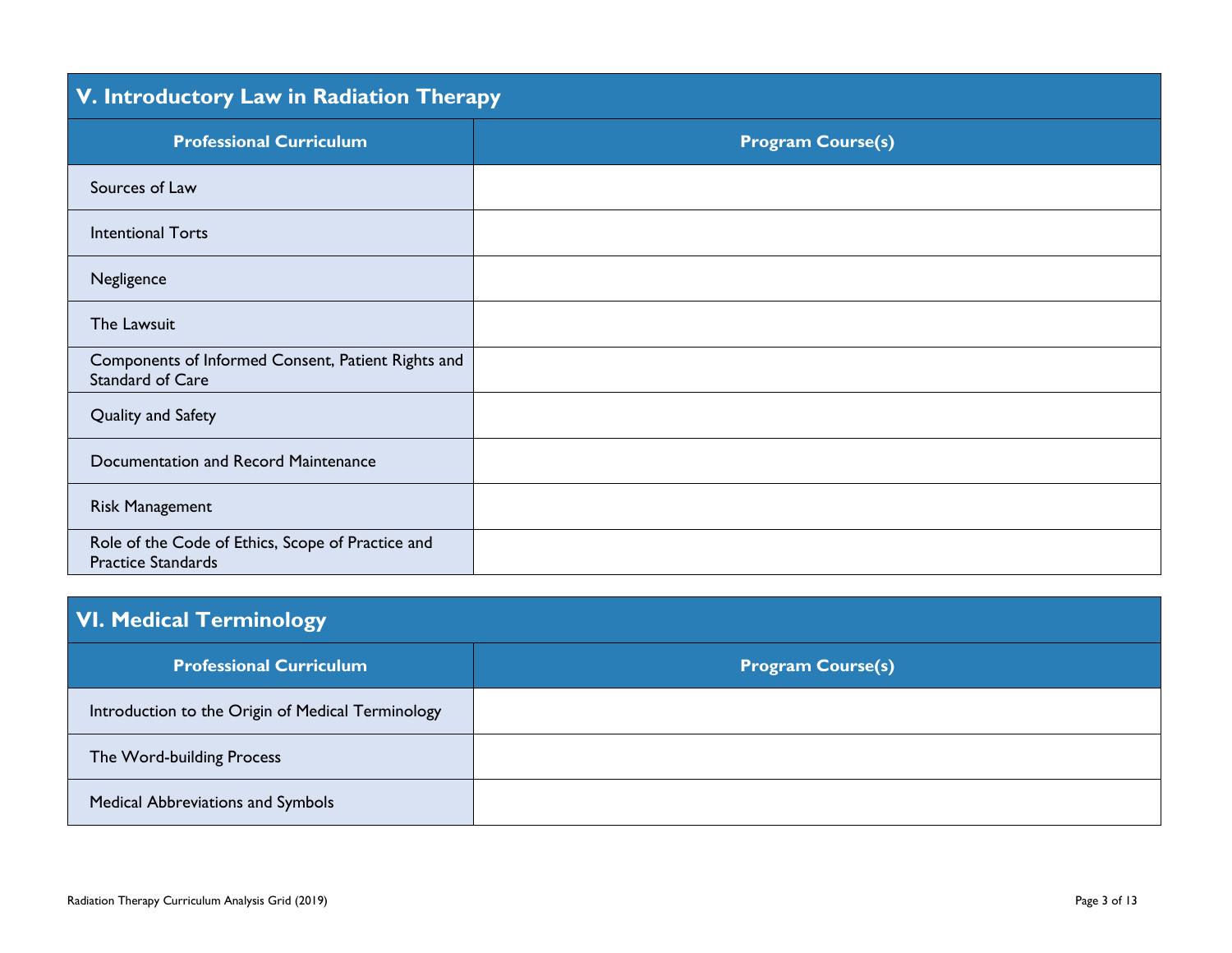| <b>VII. Orientation to Radiation Therapy</b>       |                          |  |
|----------------------------------------------------|--------------------------|--|
| <b>Professional Curriculum</b>                     | <b>Program Course(s)</b> |  |
| Policies and Procedures of the Educational Program |                          |  |
| The Health Science Professions                     |                          |  |
| Hospital and Health Care Organizations             |                          |  |
| Introduction to Radiation Therapy Practice         |                          |  |
| Insurance and Billing                              |                          |  |
| Human Resources                                    |                          |  |
| <b>Departmental Budgeting</b>                      |                          |  |
| Professional Organizations                         |                          |  |
| Professional and Community Commitment              |                          |  |
| Professional Development                           |                          |  |

| <b>VIII. Pathophysiology</b>   |                          |  |
|--------------------------------|--------------------------|--|
| <b>Professional Curriculum</b> | <b>Program Course(s)</b> |  |
| <b>General Pathology</b>       |                          |  |
| Introduction to Human Disease  |                          |  |
| Theories of Disease Causation  |                          |  |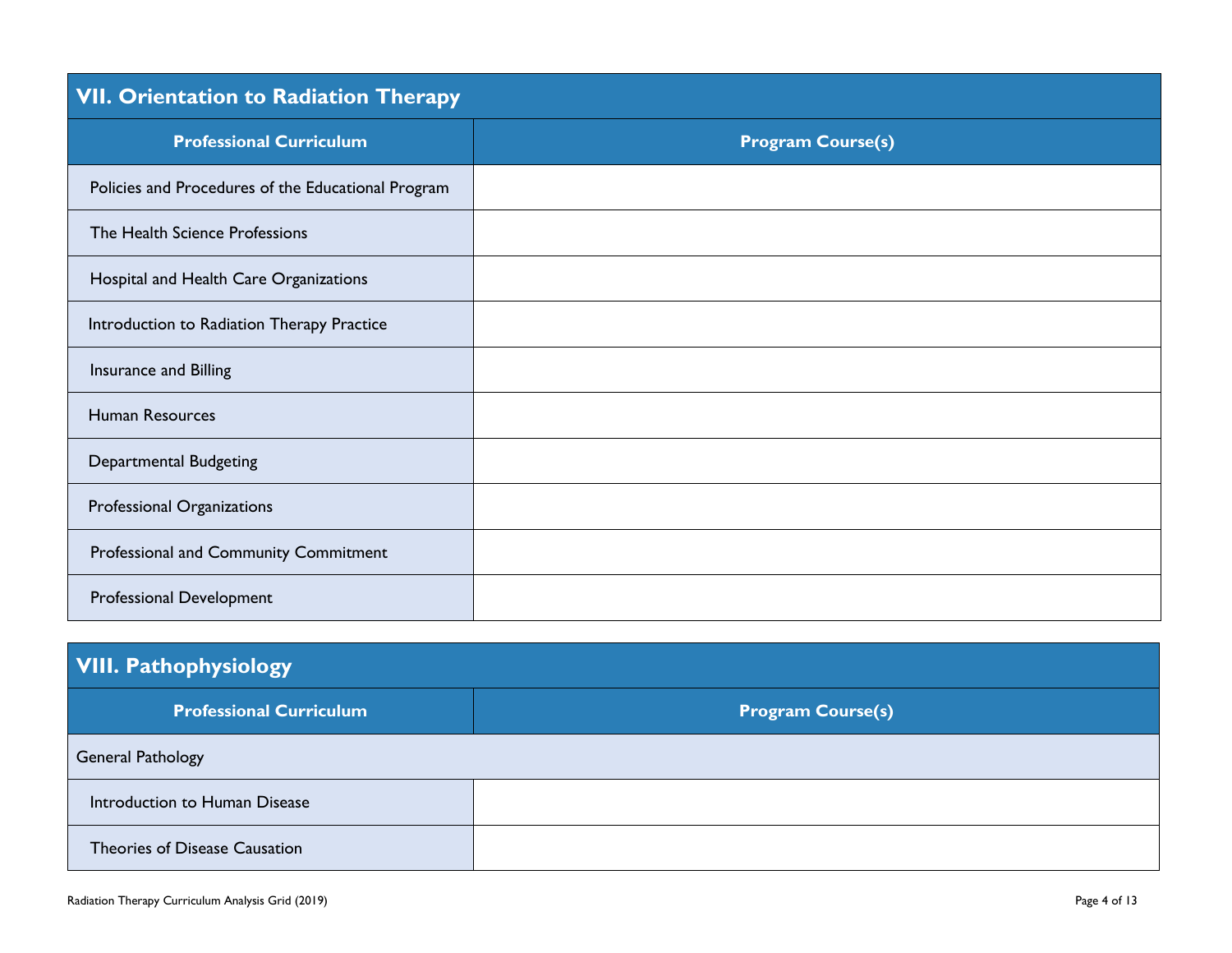| Basic Principles and Mechanisms of Disease    |                                        |                 |  |
|-----------------------------------------------|----------------------------------------|-----------------|--|
| <b>Common Diagnostic Tests and Procedures</b> |                                        |                 |  |
| <b>Disorders of Nutrition</b>                 |                                        |                 |  |
|                                               | Body Systems and Disorders, Including: |                 |  |
| Auditory                                      | Genetic                                | Musculoskeletal |  |
| Cardiovascular                                | Hematopoietic                          | Ocular          |  |
| <b>Central Nervous</b>                        | Immune                                 | Reproductive    |  |
| Digestive                                     | Integumentary                          | Respiratory     |  |
| Endocrine                                     | Mental Health                          | Urinary         |  |
| Neoplasia                                     |                                        |                 |  |
| Introduction                                  |                                        |                 |  |
| Nomenclature                                  |                                        |                 |  |
| Carcinogenesis                                |                                        |                 |  |
| Diagnosis                                     |                                        |                 |  |
| Grading and Staging                           |                                        |                 |  |
| Prognostic Factors                            |                                        |                 |  |
| Malignancies, Including:                      |                                        |                 |  |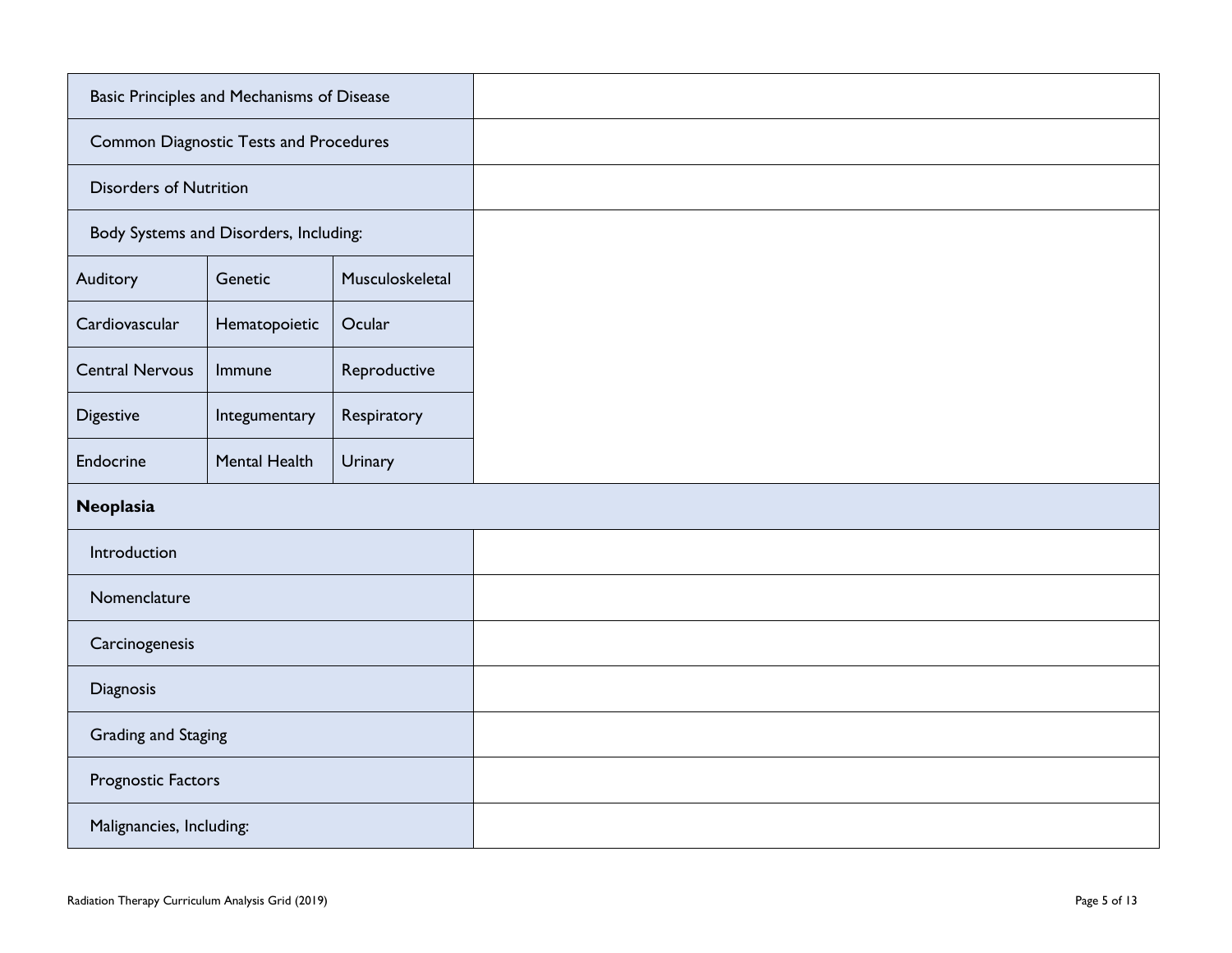| <b>Breast</b>          | Head and neck | Musculoskeletal |
|------------------------|---------------|-----------------|
| <b>Central Nervous</b> | Hematopoietic | Reproductive    |
| <b>Digestive</b>       | Integumentary | Respiratory     |
| Endocrine              | Lymphatic     | <b>Urinary</b>  |

## **IX. Principles and Practice of Radiation Therapy I**

| <b>Professional Curriculum</b>                                  | <b>Program Course(s)</b> |
|-----------------------------------------------------------------|--------------------------|
| <b>Cancer Perspectives</b>                                      |                          |
| <b>Treatment Determination for Overall Cancer</b><br>Management |                          |
| <b>Radiation Therapy Treatment</b>                              |                          |
| Radiation Therapy Equipment                                     |                          |
| <b>Treatment Delivery Accessories</b>                           |                          |
| <b>Tumor Localization</b>                                       |                          |
| <b>Pretreatment Verification Protocol</b>                       |                          |
| <b>Treatment Delivery Protocol</b>                              |                          |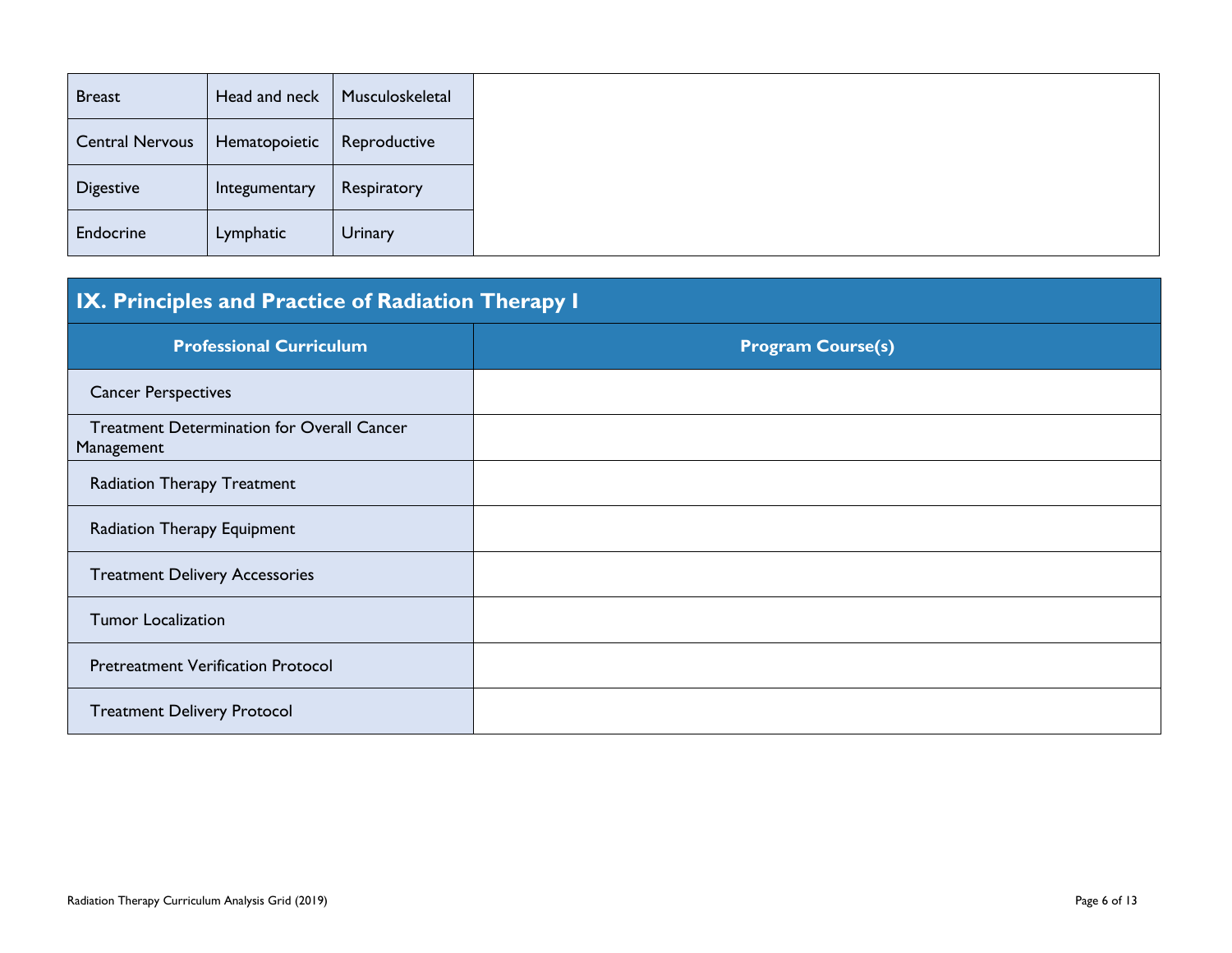| X. Principles and Practice of Radiation Therapy II                                       |                          |                     |                          |
|------------------------------------------------------------------------------------------|--------------------------|---------------------|--------------------------|
| <b>Professional Curriculum</b>                                                           |                          |                     | <b>Program Course(s)</b> |
| Radiation Therapy Treatment of Neoplastic Disease<br>Originating in the following sites: |                          |                     |                          |
| <b>Breast</b>                                                                            | Genitourinary            | Lymphoreticular     |                          |
| Central<br><b>Nervous</b>                                                                | Head and Neck            | Musculoskeletal     |                          |
| Endocrine                                                                                | Hematopoietic            | Reproductive        |                          |
| Gastrointestinal                                                                         | Integumentary            | Respiratory         |                          |
| Pediatric<br>neoplasms                                                                   | HIV-related<br>neoplasms | Benign<br>neoplasms |                          |
| Metastatic and Palliative Treatment Applications                                         |                          |                     |                          |
| <b>Emergency Treatment Applications</b>                                                  |                          |                     |                          |

## **XI. Radiation Therapy Quality Management, Quality Assurance, Safety and Operations**

| <b>Professional Curriculum</b>                                | <b>Program Course(s)</b> |
|---------------------------------------------------------------|--------------------------|
| Introduction                                                  |                          |
| <b>General Principles</b>                                     |                          |
| <b>Clinical Aspects QC Checks</b>                             |                          |
| QA for Treatment, Simulation/Localization and<br>Verification |                          |
| <b>Particle Accelerators</b>                                  |                          |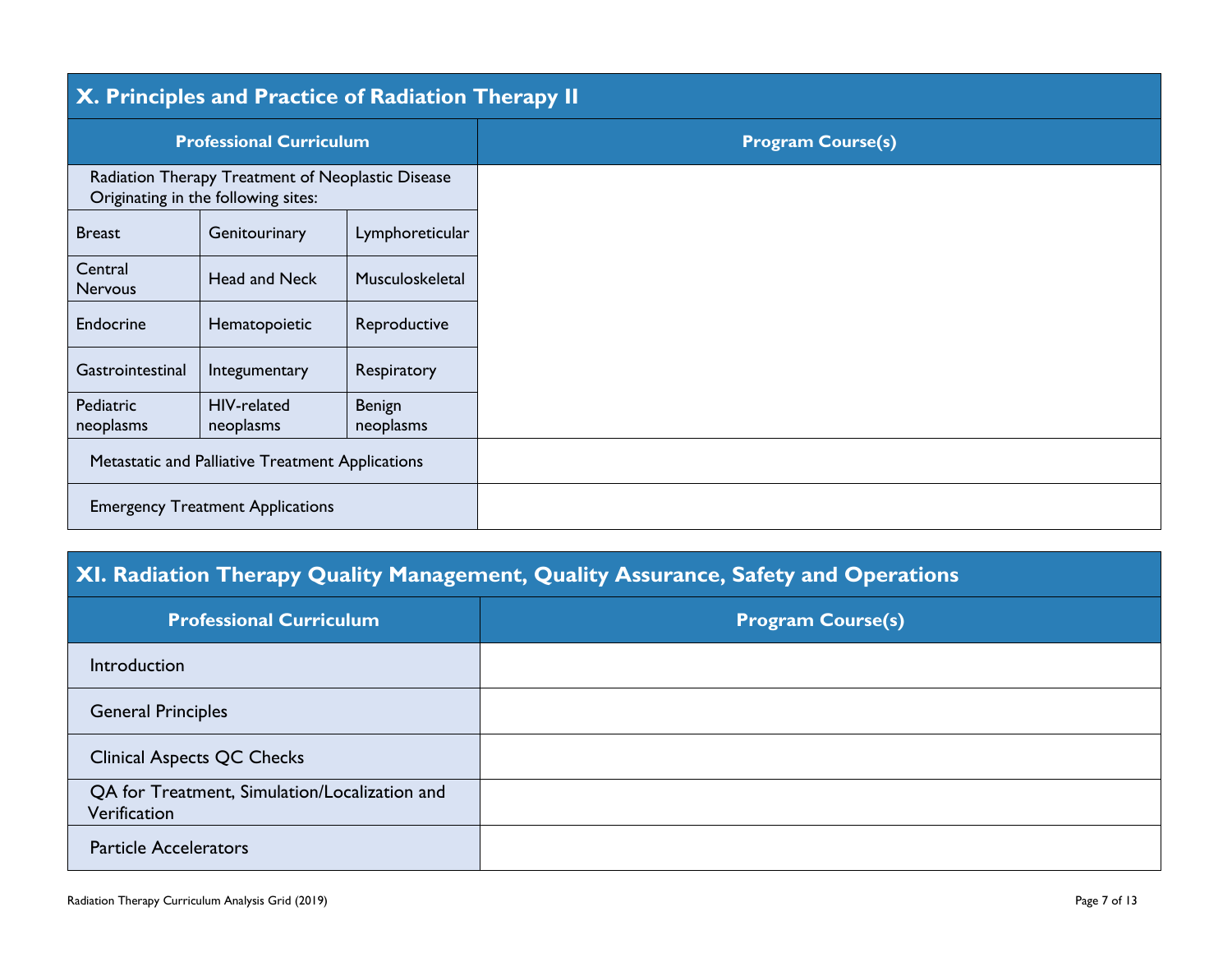| <b>Brachytherapy</b>                     |  |
|------------------------------------------|--|
| Medical Dosimetry and Treatment Planning |  |

### **XII. Radiation Biology**

| <b>Professional Curriculum</b>                  | <b>Program Course(s)</b> |
|-------------------------------------------------|--------------------------|
| Introduction                                    |                          |
| <b>Biophysical Events</b>                       |                          |
| <b>Radiation Effects</b>                        |                          |
| Radiosensitivity and Response                   |                          |
| <b>Biologic Principles of Radiation Therapy</b> |                          |

## **XIII. Radiation Physics**

| <b>Professional Curriculum</b> | <b>Program Course(s)</b> |
|--------------------------------|--------------------------|
| Units of Measurement           |                          |
| <b>General Principles</b>      |                          |
| Structure of the Atom          |                          |
| <b>Structure of Matter</b>     |                          |
| Nature of Radiation            |                          |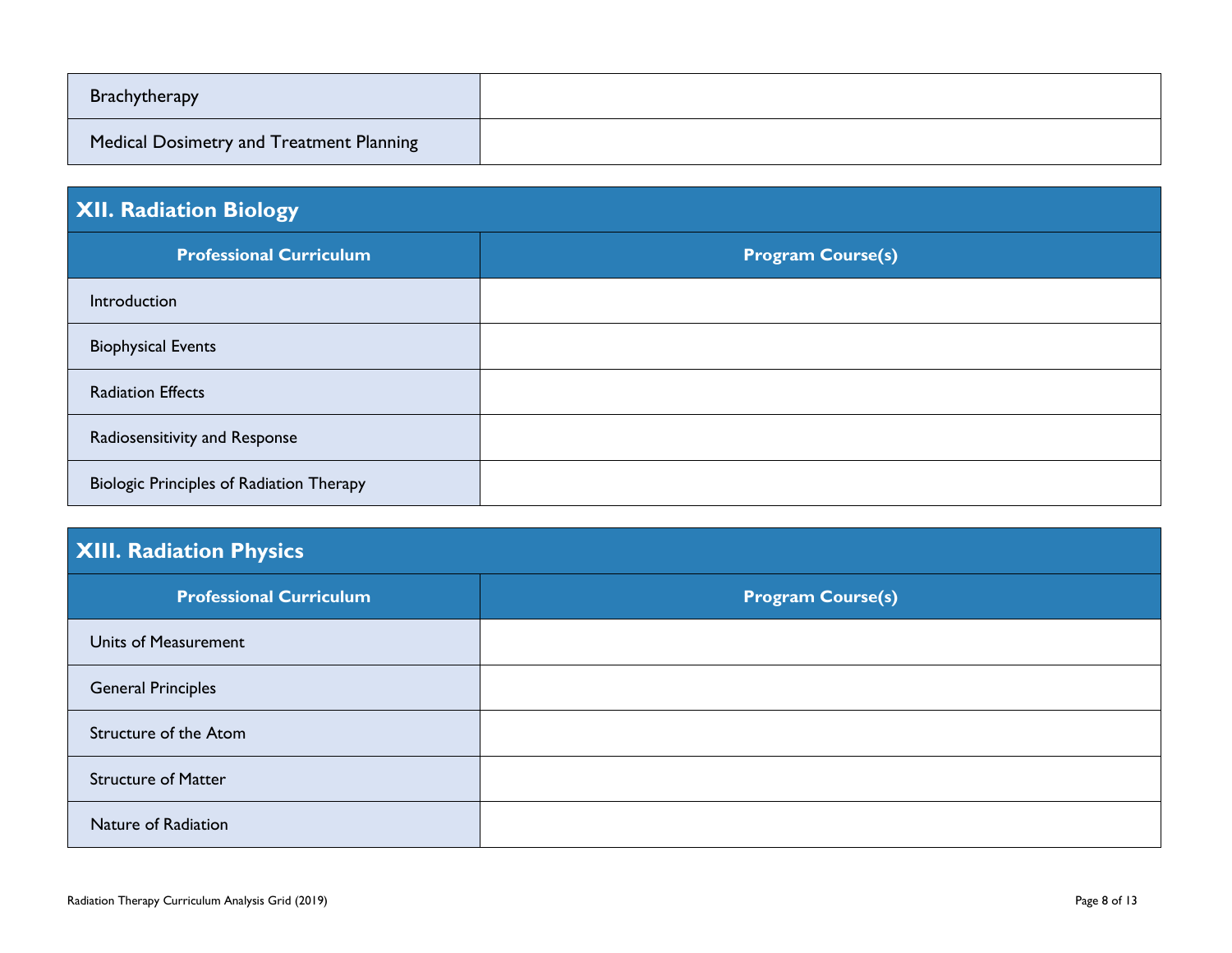| Electromagnetic Radiation                   |  |
|---------------------------------------------|--|
| Electrostatics                              |  |
| Magnetism                                   |  |
| Electrodynamics                             |  |
| Production and Characteristics of Radiation |  |

| <b>XIV. Radiation Protection</b>             |                          |  |
|----------------------------------------------|--------------------------|--|
| <b>Professional Curriculum</b>               | <b>Program Course(s)</b> |  |
| Introduction                                 |                          |  |
| Units, Detection and Measurement             |                          |  |
| Surveys, Regulatory Agencies and Regulations |                          |  |
| <b>Personnel Monitoring</b>                  |                          |  |
| <b>Practical Radiation Protection</b>        |                          |  |
| Brachytherapy                                |                          |  |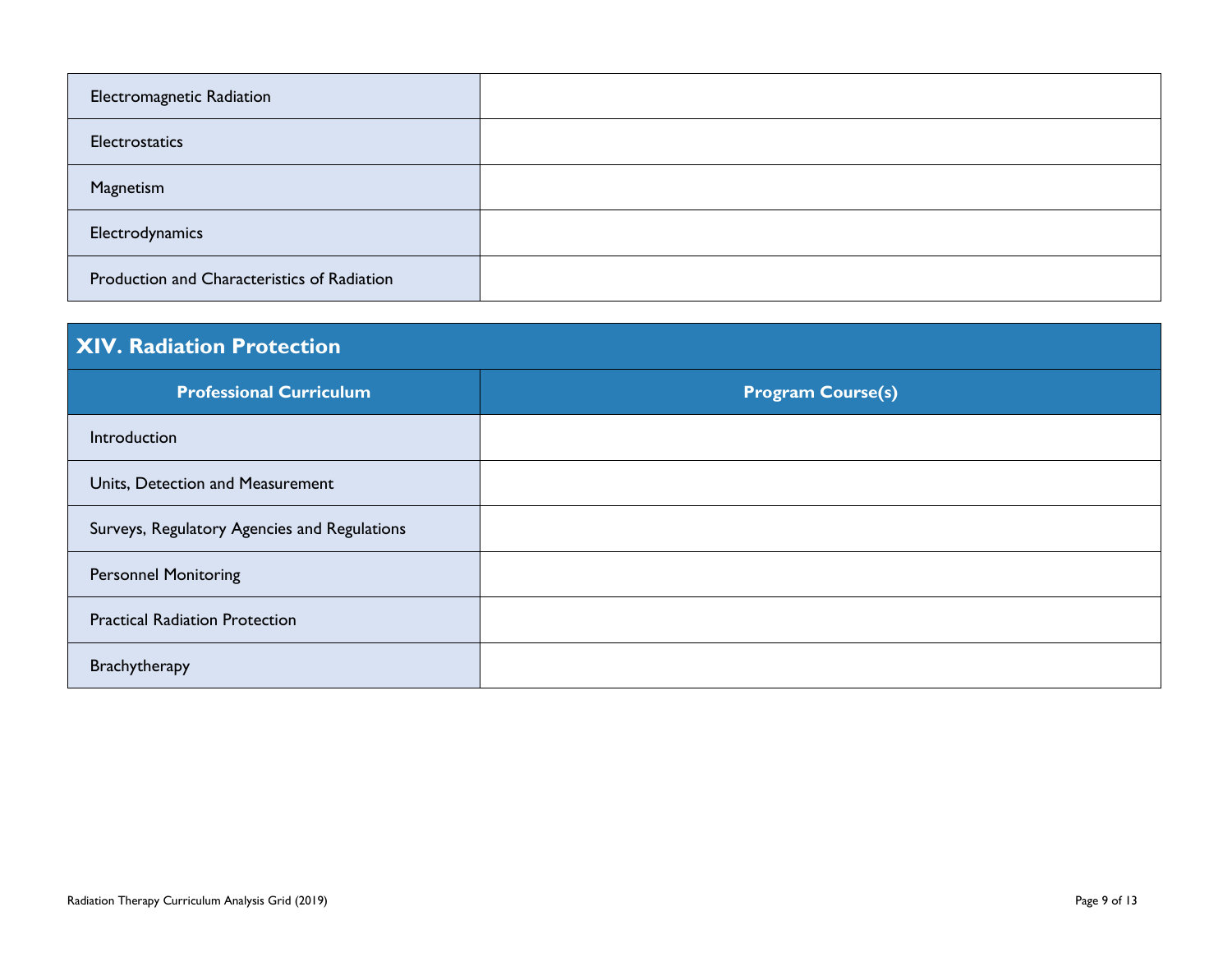| XV. Radiation Therapy Patient Care      |                          |  |
|-----------------------------------------|--------------------------|--|
| <b>Professional Curriculum</b>          | <b>Program Course(s)</b> |  |
| Introduction                            |                          |  |
| <b>Communication in Patient Care</b>    |                          |  |
| Healthcare Informatics Applications     |                          |  |
| Patient-family Interactions             |                          |  |
| <b>Assessment of Side Effects</b>       |                          |  |
| Assessment of Other Physical Needs      |                          |  |
| <b>Patient Examination</b>              |                          |  |
| <b>Health Safety</b>                    |                          |  |
| Medications and Their Administration    |                          |  |
| <b>Medical Emergencies</b>              |                          |  |
| Care of Patients with Tubes             |                          |  |
| <b>Brachytherapy Procedures</b>         |                          |  |
| <b>Assessment of Nutritional Status</b> |                          |  |
| <b>Physical Activity Considerations</b> |                          |  |
| <b>Patient Transfer</b>                 |                          |  |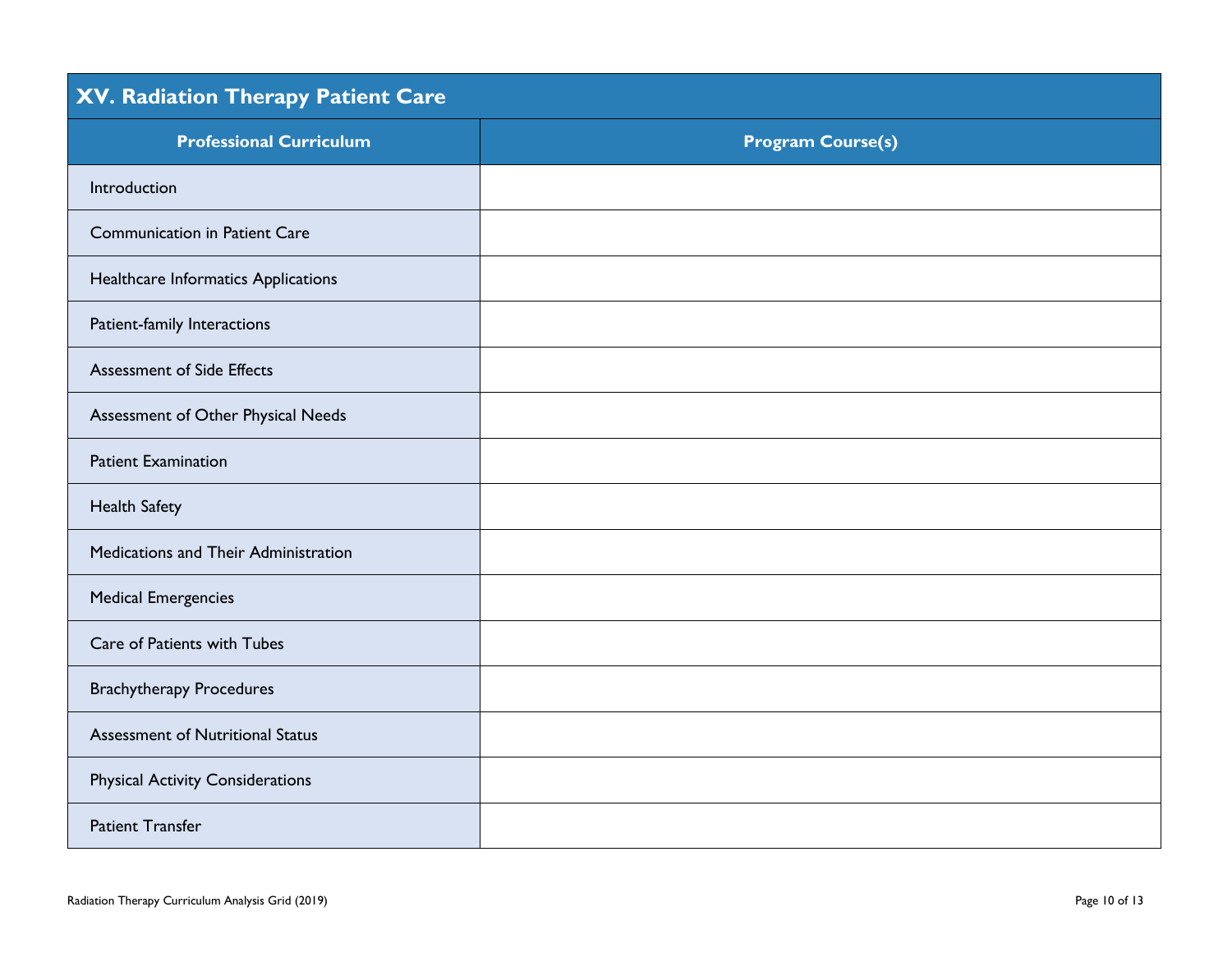| <b>Patient Education</b> |  |
|--------------------------|--|
| Integrative Medicine     |  |

# **XVI. Radiation Therapy Physics**

| <b>Professional Curriculum</b>                              | <b>Program Course(s)</b> |
|-------------------------------------------------------------|--------------------------|
| Structure of Matter and Properties of Radiation             |                          |
| <b>Nuclear Transformations</b>                              |                          |
| Review of Production of X-rays                              |                          |
| Radiation Therapy Treatment Units (External<br>Teletherapy) |                          |
| Interaction of Ionizing Radiation                           |                          |
| Measurement of Ionizing Radiation                           |                          |
| Quality of X-ray Beams                                      |                          |
| Measurement of Absorbed Dose                                |                          |
| Dose Distribution and Scatter Analysis Overview             |                          |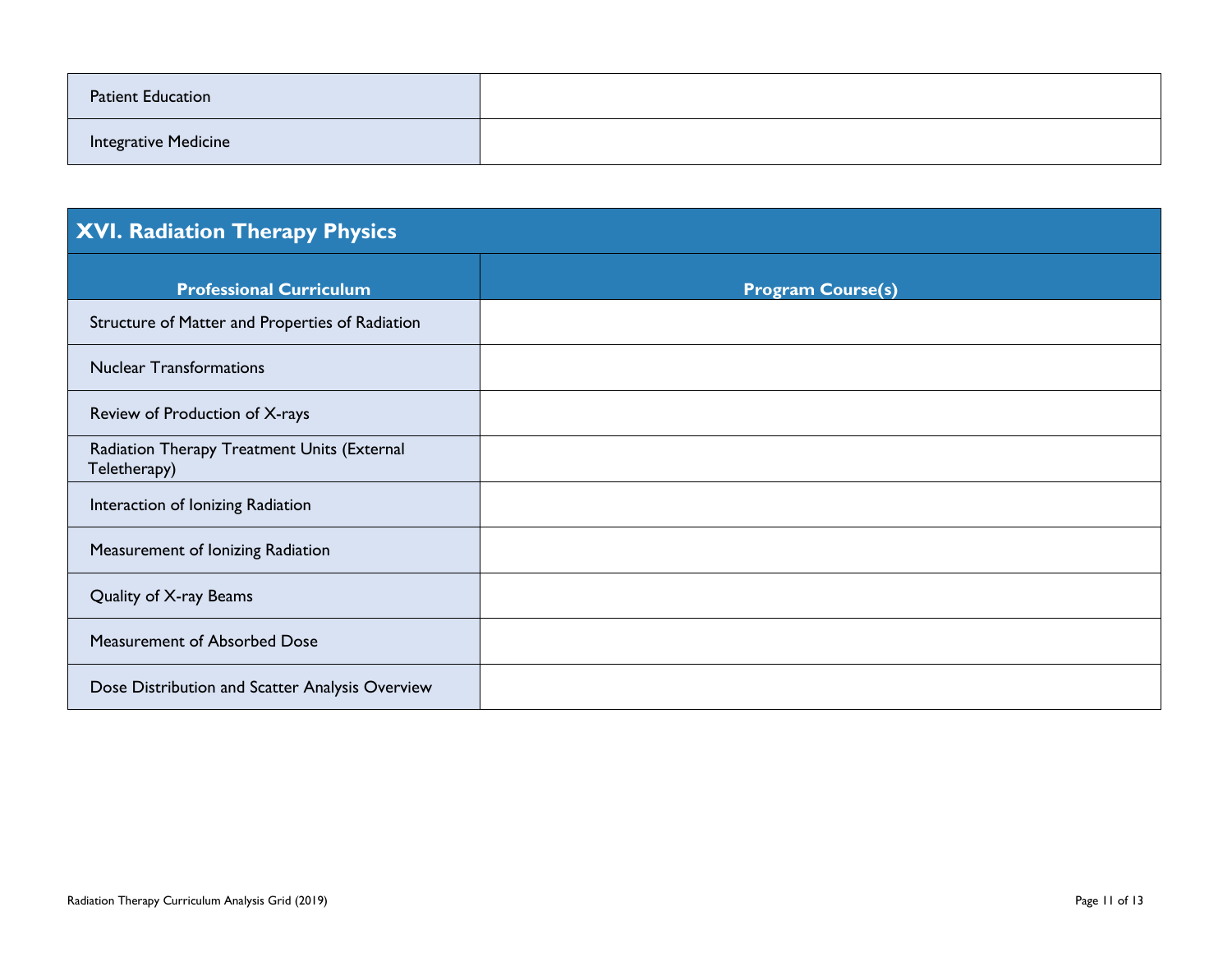### **XVII. Research Methods, Evidence-Based Practice, and Information Literacy**

| <b>Professional Curriculum</b>       | <b>Program Course(s)</b> |
|--------------------------------------|--------------------------|
| Analysis of Research Articles        |                          |
| <b>Information Literacy Concepts</b> |                          |
| <b>Types of Research Projects</b>    |                          |
| Preparing a Research Project         |                          |

## **XVIII. Sectional Anatomy**

| <b>Professional Curriculum</b>                |                    |               | <b>Program Course(s)</b> |
|-----------------------------------------------|--------------------|---------------|--------------------------|
| Anatomic Planes of the Body                   |                    |               |                          |
| Image Formation and Orientation               |                    |               |                          |
| Other Sectional Imaging Modalities            |                    |               |                          |
| Topographic and Sectional Anatomy to Include: |                    |               |                          |
| Abdomen                                       | <b>Extremities</b> | <b>Pelvis</b> |                          |
| Chest                                         | Head and Neck      | Spine         |                          |